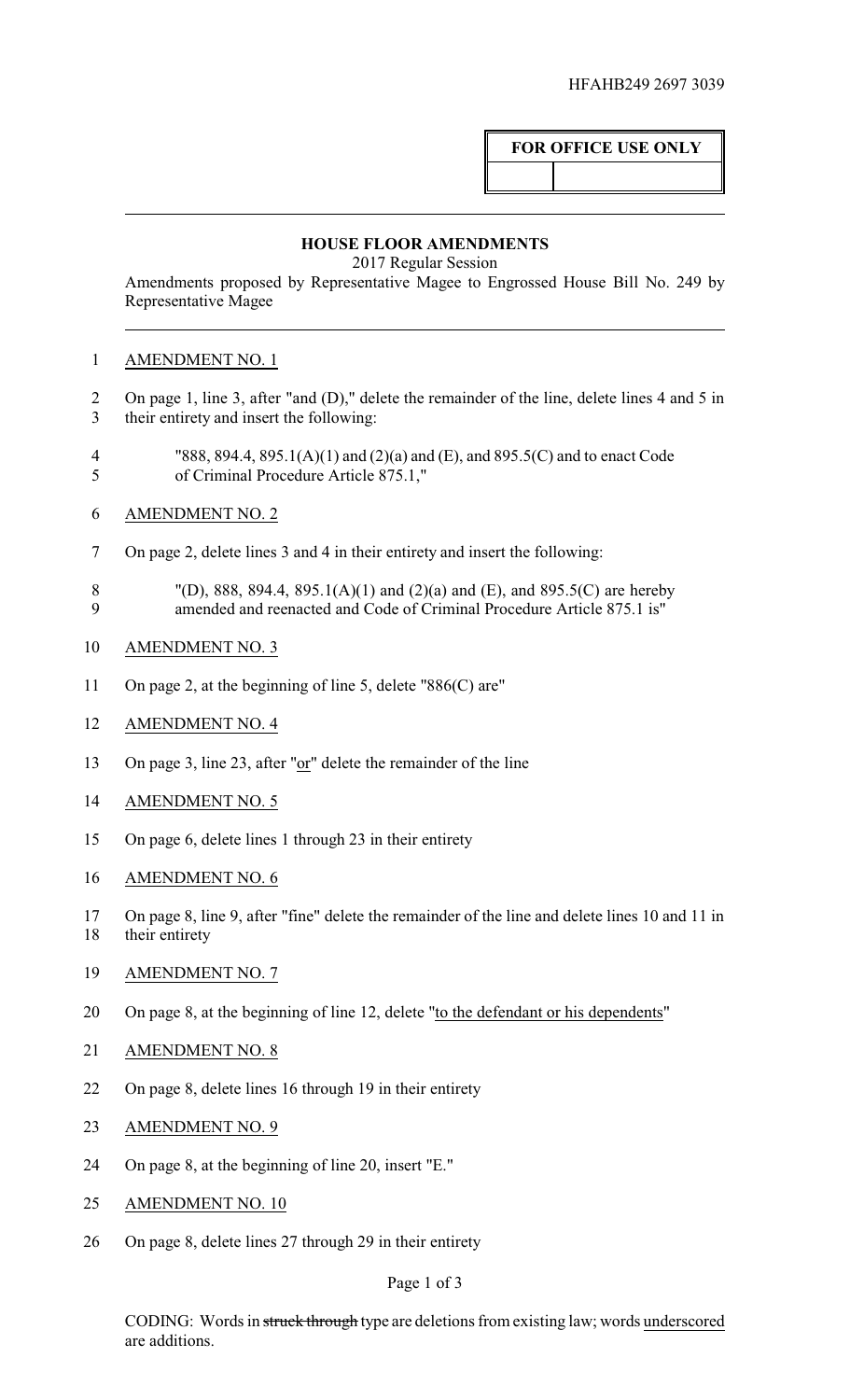- AMENDMENT NO. 11
- Delete pages 9 and 10 in their entirety
- AMENDMENT NO. 12
- On page 11, delete lines 1 through 10 in their entirety
- AMENDMENT NO. 13
- On page 11, delete lines 16 through 19 in their entirety and insert the following:

 "require compliance with court-ordered payments, including filing a petition for revocation of probation, filing a petition to show cause for contempt of court, or institution of any other civil or criminal proceedings which may be authorized by law or by rule of court. In addition, the district attorney may issue appropriate notices"

AMENDMENT NO. 14

On page 11, delete lines 24 through 28 in their entirety and insert the following:

 "(2) If a court authorizes a payment plan to collect financial obligations associated with a criminal case and the defendant fails to make a payment, the court shall serve the defendant with a citation for a rule to show cause why the defendant should not be found in contempt of court for failure to comply with the payment plan. This citation shall include the following notice: "If you make a payment toward the above listed fines and 21 fees on or before , you will not have to come 22 to court for this matter. 23 IMPORTANT NOTICE REGARDING THE HEARING ON THE RULE TO SHOW CAUSE FOR PROOF OF SATISFACTION OF FINANCIAL OBLIGATION: 26 (a) At the rule to show cause hearing, the court will evaluate your ability to pay the fines and fees listed above. 27 evaluate your ability to pay the fines and fees listed above.<br>
28 (b) You are ordered to bring any documentation of 28 (b) You are ordered to bring any documentation or<br>29 information that you want the court to consider in 29 information that you want the court to consider in<br>30 determining your ability to pay. determining your ability to pay. (c) Your failure to make a payment toward the ordered financial obligation may result in your incarceration only if the court finds, after a hearing, that you had the ability to pay and willfully refused to do so. (d) You have the right to be represented by counsel (attorney/lawyer) of your choice. If you cannot afford counsel, you have the right to be represented by a court- appointed lawyer at no cost to you. However, you must apply for a court-appointed lawyer at least seven (7) days before this court date by going to the public defender's office. There is a forty-dollar (\$40) application fee. (e) If you are unable to make a payment toward the ordered financial obligation, you may request payment alternatives including but not limited to community service, a reduction of the amount owed, or both. (f) During the hearing, you will have a meaningful opportunity to explain why you have not paid the above-listed amounts by presenting evidence and testimony." (3) If after the hearing provided for by Subparagraph (2) of this Paragraph, the court continues to authorize a payment plan, the defendant

Page 2 of 3